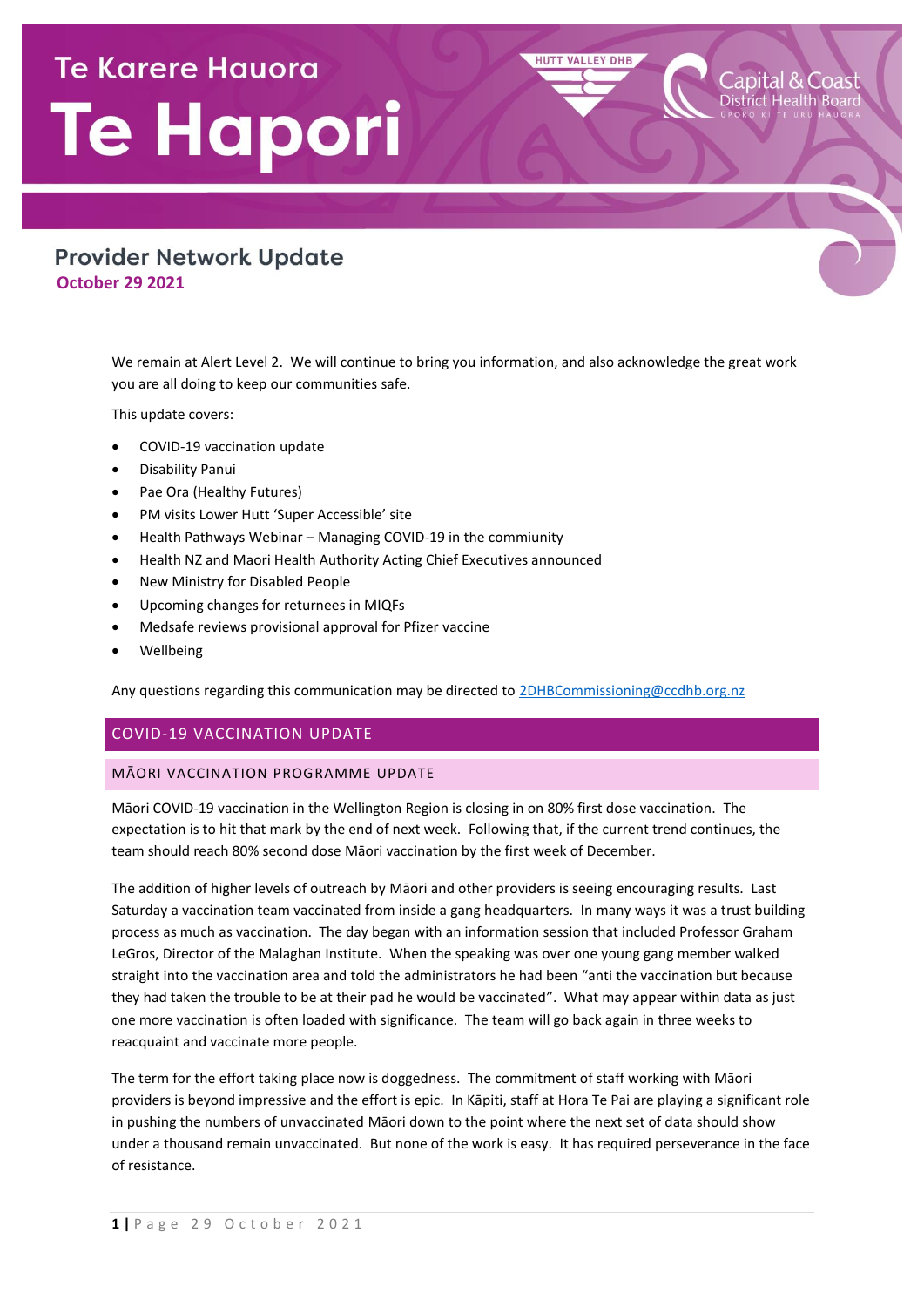The PHOs are also playing a significant part in the Maori programme. Te Awakairangi Health Network is working hand-in-glove with Kokiri Marae Keriana Olsen Trust to run the Delta BUS-ter mobile vaccination clinic. Each week's updated suburb data focuses where the bus will operate from. Tu Ora Compass is also deeply enmeshed in Maori vaccination and has assisted the 2DHB Māori team many times in problem solving and the team is grateful for that.

#### UPDATE FROM PACIFIC TEAM

The Pacific Vaccination Roll Out continues with specific Festival Days held across Wellington, and more are planned for November and December in close collaboration with the PHOs, Churches, Community leaders and ethnic groups. Pacific peoples are at 80% first dose.

Visit Positively Pacific for latest news and updates:<https://positivelypacific.org.nz/>

#### KORERO AND VACCINATION AT THE RUGBY

A COVID-19 vaccination and information marquee was set up at Porirua Park, Wellington, for the Lions vs Southland game in Porirua on Saturday 23 October.

Patrons could korero about vaccination and get vaccinated if they chose to. A number of undecided people made their decision to get vaccinated on the day, as did six rugby players. Kai packs and merchandise were on offer, with some rugby players available to answer questions about the vaccine. The goal was to offer a safe and welcoming place where people could access reliable information about the vaccine.

Ora Toa PHO COVID-19 response Logistics and Engagement lead Ivana Pereira said "we are trying to go out to spaces where the community – particularly youth are gathered." Read more about the event in the [NZ Herald](https://www.nzherald.co.nz/nz/covid-19-jabs-available-at-wellington-lions-rugby-game-in-porirua/AJHM2DGUH2EGRUOQINLFHJ6Q7E/)

#### WHAT'S IT LIKE TO HAVE COVID?

Luke McLean-McMahon a young Pacific male has shared his story of having COVID-19 and its long term effects.

Many young people ask COVID survivor former Porirua resident, Luke McLean-McMahon "what's it like to have COVID-19?". At the start of March 2020 Luke was fit, healthy and active. He was having the time of his life and "I didn't really think Covid was a thing", then on 13 March 2020, long before we had the vaccine, he caught COVID-19.

More than a year later Luke is still suffering from the long-term damage COVID-19 has caused to his heart and lungs. He is sharing his COVID-19 experience so that others don't have to go through what he is still suffering from.

To read the whole story [https://www.nzherald.co.nz/nz/covid-damaged-his-heart-19-months-later-this-new](https://urldefense.com/v3/__https:/www.nzherald.co.nz/nz/covid-damaged-his-heart-19-months-later-this-new-zealander-is-still-struggling/JSYIA63W2ZBY2CWXWEXGS73NR4/*__;Iw!!A3teau8g8Q!CvDtD7ge5vfbHMAKtDg_6pdQAg9gB9RKFchWeDu-JAUKGqpkwaRqgxalUo0u4oKv4uXPsdjePn4GlaSKkBo$)[zealander-is-still-struggling/JSYIA63W2ZBY2CWXWEXGS73NR4/#](https://urldefense.com/v3/__https:/www.nzherald.co.nz/nz/covid-damaged-his-heart-19-months-later-this-new-zealander-is-still-struggling/JSYIA63W2ZBY2CWXWEXGS73NR4/*__;Iw!!A3teau8g8Q!CvDtD7ge5vfbHMAKtDg_6pdQAg9gB9RKFchWeDu-JAUKGqpkwaRqgxalUo0u4oKv4uXPsdjePn4GlaSKkBo$)

And check out Luke's story on the Positively Pacific page <https://www.facebook.com/positivelypacific/>

#### VACCINATION IN PREGNANCY

NZ College of Midwives website has reputable resources and general information about COVID-19 vaccination during pregnancy and lactation. It includes videos in many languages including sign language, and downloadable resources – including some simple information leaflets attached. You can find more information here[: https://www.midwife.org.nz/women/covid-vaccination-in-pregnancy/](https://www.midwife.org.nz/women/covid-vaccination-in-pregnancy/)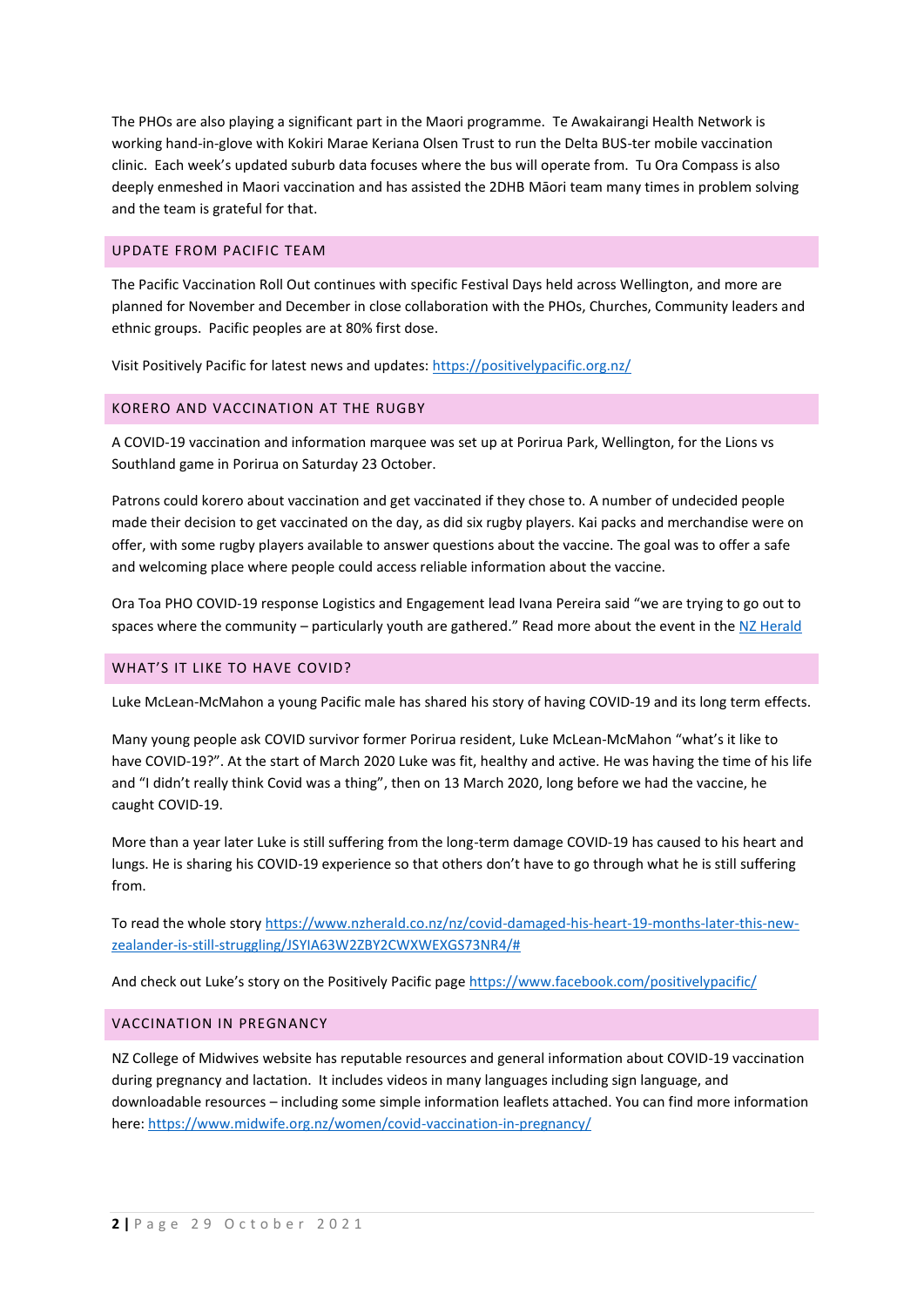#### TARGETED VACCINATION EVENTS

#### UPCOMING RAINBOW EVENTS

Halloween Vaccine Event Saturday 30 October. Youth 12+ & whanau 11.00am – 3:00pm, Adults 5:30pm -8:30 Lower Hutt Vaccination Centre, 218 High Street Lower Hutt

## LOW SENSORY EVENT**S**

Monday 1 November 10am-12pm Low sensory clinic – Porirua Community Vaccination Centre, Lydney Place, Porirua Longer appointment times, quieter environment, fewer people.

Sunday 24 November 10:30 to 1:00pm Wellington Hearing Association, 16 Kent Terrace, Mount Victoria A low sensory event with more space, longer appointments, low light noise and scent

Walk in appointments are available but bookings are preferred. Contact us to find out more. Call: 0900 828 835, Text 027 281 5017 or email[: 2DHBCovidSGD@ccdhb.org.nz.](mailto:2DHBCovidSGD@ccdhb.org.nz)

FULL INFORMATION AROUND VACCINATION SITES CAN BE FOUND HERE:

Wellington[: https://www.healthpoint.co.nz/covid-19-vaccination/wellington/](https://www.healthpoint.co.nz/covid-19-vaccination/wellington/)

Hutt Valley:<https://www.healthpoint.co.nz/covid-19-vaccination/hutt/>

Full information around testing sites is available here.

Wellington[: https://www.healthpoint.co.nz/covid-19/wellington/](https://www.healthpoint.co.nz/covid-19/wellington/)

Hutt Valley:<https://www.healthpoint.co.nz/covid-19/hutt/>

# DISABILITY PANUI

The 3DHB Disability Strategy Team has put out its latest panui. The panui is for disabled people and those connected with the disability community to give insight into the team's work. There is a lot of work going on which the team is keen to get input from the disability community – especially around maternity services and mental health services.

This issue covers updates on mental health, maternity services, Whakarongorau, accessibility resources, and more. You can read the panui here: [https://mailchi.mp/d7d1fc83cab8/news-from-the-3dhb-disability-team-](https://mailchi.mp/d7d1fc83cab8/news-from-the-3dhb-disability-team-10685584)[10685584](https://mailchi.mp/d7d1fc83cab8/news-from-the-3dhb-disability-team-10685584)

## PAE ORA (HEALTHY FUTURES) BILL ON LINE

The Pae Ora (Healthy Futures) Bill sets the context for a system that works for everyone, no matter who they are or where they live. This is a landmark piece of legislation shaping healthcare in the future.

- [Watch the stakeholder briefing on the introduction of the Bill](https://urldefense.com/v3/__https:/govt.us5.list-manage.com/track/click?u=e5eb2bf3c295a0c45c4700780&id=93cc089583&e=ab9a5318d6__;!!A3teau8g8Q!EM3UGNS4eG14KhfAchGMNxTz2HoHqvcO4_CU9vxXXO0vUR_m0EytQfagBZmrl3MPYJtM$)
- [Read more about the Bill](https://urldefense.com/v3/__https:/govt.us5.list-manage.com/track/click?u=e5eb2bf3c295a0c45c4700780&id=d8e255bf3a&e=ab9a5318d6__;!!A3teau8g8Q!EM3UGNS4eG14KhfAchGMNxTz2HoHqvcO4_CU9vxXXO0vUR_m0EytQfagBZmrl3kb8b-4$)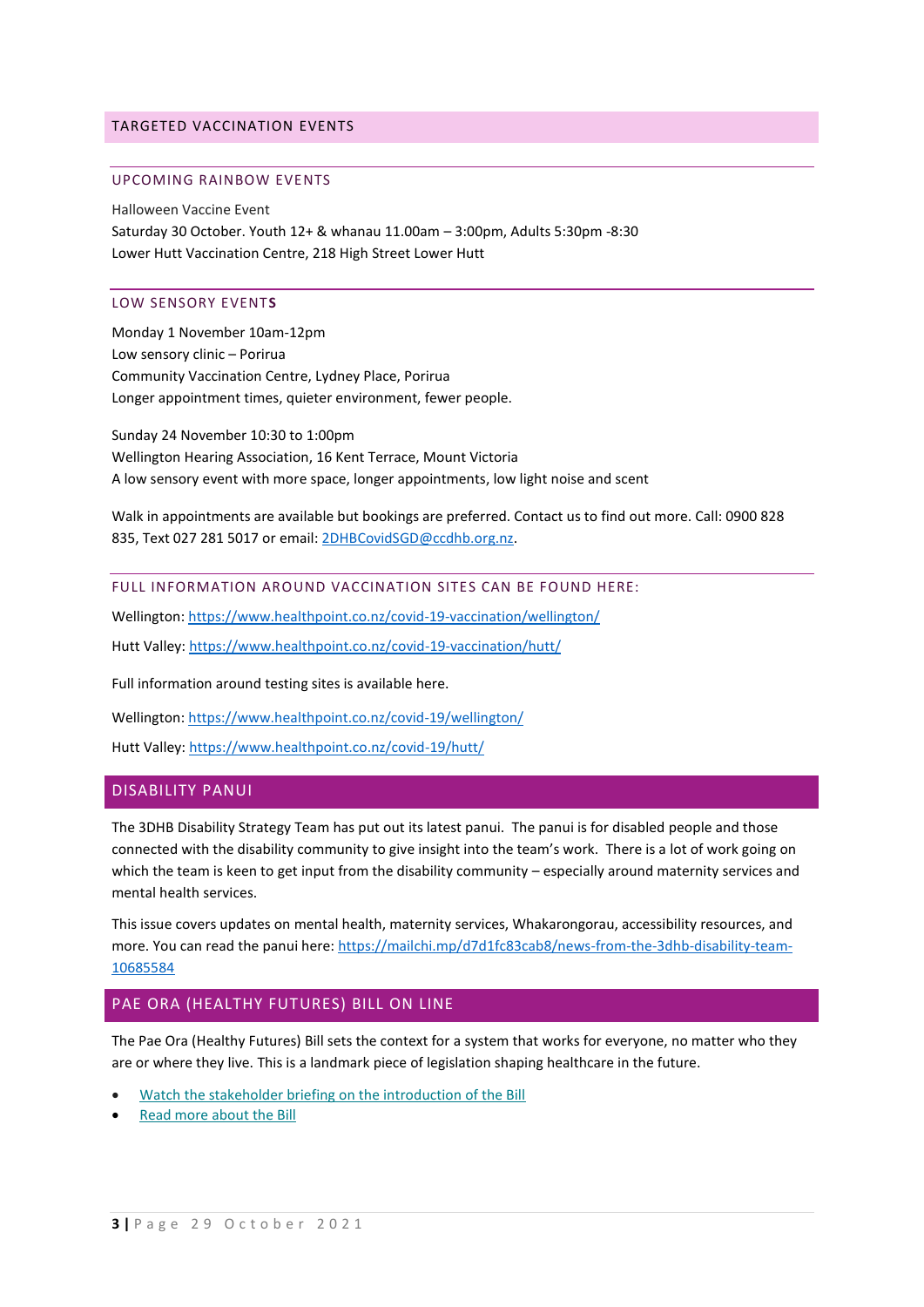## PM VISITS LOWER HUTT 'SUPER ACCESSIBLE' SITE



In recognition of our 2DHB leadership in improving accessibility in health care for disabled people, Prime Minister Jacinda Adern visited our Lower Hutt Vaccination Centre, a "Super Accessible" site.

The Disability Equity team and PHOs have worked closely together since the start of the 2DHB vaccination programme to lead the way in ensuring our COVID-19 vaccination sites and processes are as accessible as possible for everyone, with staff training, building audits and resource packs including communication cards for Deaf and hard of hearing

people, Easy Read information, sensory tools and NZSL signage.

Many of these resources have been, or can be, adapted for other situations. If you would like any resources, please contact the Disability team.

#### HEALTH PATHWAYS WEBINAR – MANAGING COVID-19 IN THE COMMUNITY

Wednesday 3 November 7.00 pm – 8.00 pm [Register Here](http://www.mobilehealth.co.nz/hp-covid)

This webinar will introduce an evolving clinical pathway for safely managing COVID-19 positive patients in the community. Topics will include risk stratification, remote monitoring and escalation of care, and next steps to supporting primary care nationally.

Presenters are:

- **Dr Samantha Murton** *President, Royal New Zealand College of General Practitioners*
- **Dr Justine Lancaster** *GP, Chief Clinical Advisor, Primary Care at the Ministry of Health*
- **Dr Janine Close** *GP, HealthPathways Clinical Editor*

The format will be a Zoom webinar, followed by a moderated discussion using the Zoom Q&A feature. Participants can join using an internet connected device with sound, (such as tablet, iPad, laptop, or desktop computer). The session will be recorded and later hosted on HealthPathways, for those unable to attend the live session.

This activity has been endorsed by RNZCGP and has been approved for up to 1 CME credit.

#### INTERIM ENTITIES STOOD UP FROM 1 NOVEMBER

The two interim entities Health New Zealand and the Māori Health Authority now have Acting Chief Executives - Martin Hefford and Chad Paraone respectively. Both have been leading key workstreams in the Transition Unit.

[Read more about Chad's work within the health sector and the Transition Unit on the Future of Health website](https://urldefense.com/v3/__https:/govt.us5.list-manage.com/track/click?u=e5eb2bf3c295a0c45c4700780&id=3031cec48c&e=ab9a5318d6__;!!A3teau8g8Q!EM3UGNS4eG14KhfAchGMNxTz2HoHqvcO4_CU9vxXXO0vUR_m0EytQfagBZmrl7CU-jxf$) Read more about Martin's work [within the health sector and the Transition Unit on the Future of Health](https://urldefense.com/v3/__https:/govt.us5.list-manage.com/track/click?u=e5eb2bf3c295a0c45c4700780&id=2847006bb6&e=ab9a5318d6__;!!A3teau8g8Q!EM3UGNS4eG14KhfAchGMNxTz2HoHqvcO4_CU9vxXXO0vUR_m0EytQfagBZmrl9gTO6cA$)  [website](https://urldefense.com/v3/__https:/govt.us5.list-manage.com/track/click?u=e5eb2bf3c295a0c45c4700780&id=2847006bb6&e=ab9a5318d6__;!!A3teau8g8Q!EM3UGNS4eG14KhfAchGMNxTz2HoHqvcO4_CU9vxXXO0vUR_m0EytQfagBZmrl9gTO6cA$)